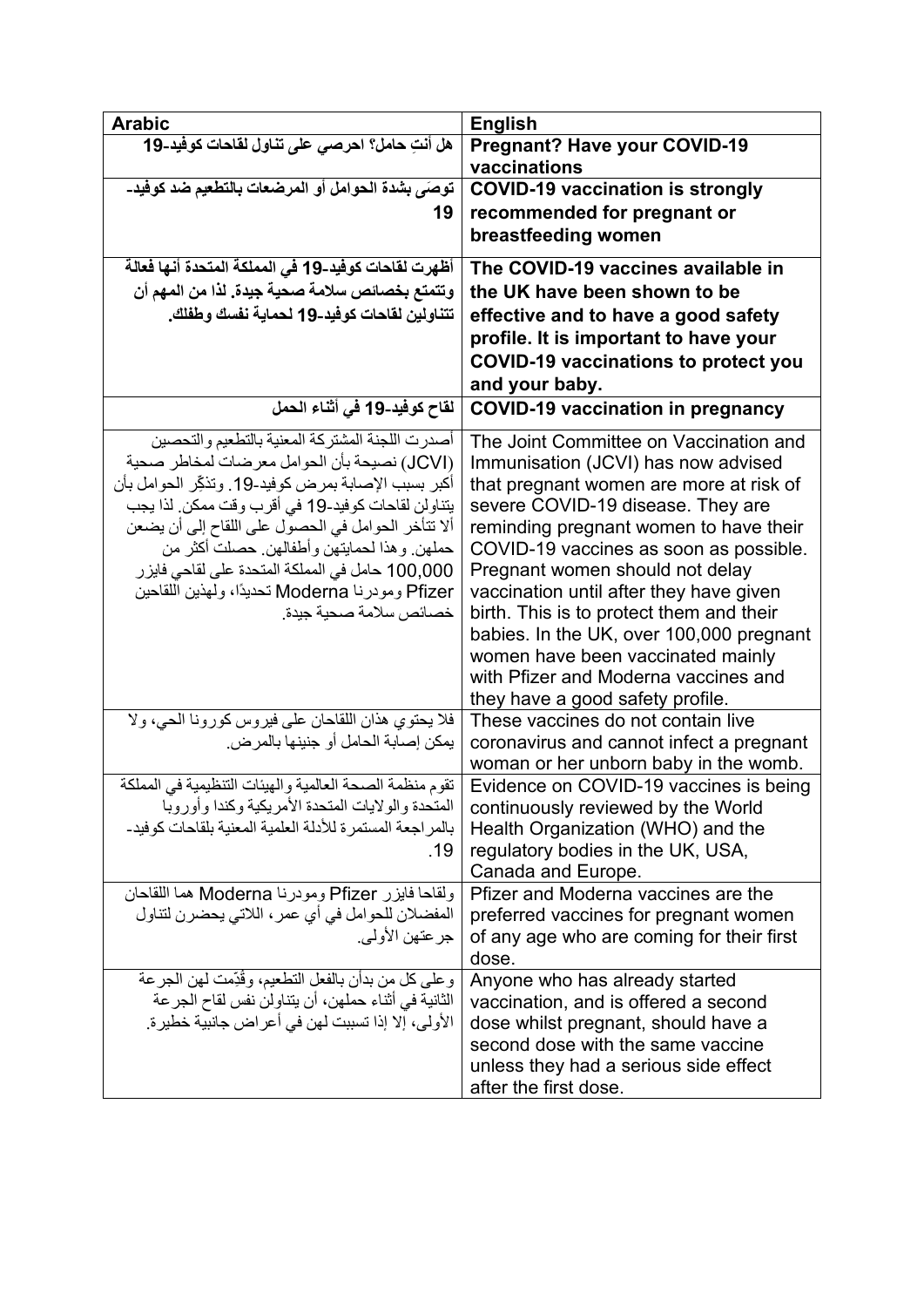| يرد مزيد من المعلومات حول الحمل والرضاعة الطبيعية                                                                                                                                                                                                                                                                                                                                                                        | Find out more about pregnancy,                                                                                                                                                                                                                                                                                                                                                                                                                                                                     |
|--------------------------------------------------------------------------------------------------------------------------------------------------------------------------------------------------------------------------------------------------------------------------------------------------------------------------------------------------------------------------------------------------------------------------|----------------------------------------------------------------------------------------------------------------------------------------------------------------------------------------------------------------------------------------------------------------------------------------------------------------------------------------------------------------------------------------------------------------------------------------------------------------------------------------------------|
| والخصوبة والتطعيم ضد كوفيد-19 على                                                                                                                                                                                                                                                                                                                                                                                        | breastfeeding, fertility and COVID-19                                                                                                                                                                                                                                                                                                                                                                                                                                                              |
| الموقع: -www.nidirect.gov.uk/covid                                                                                                                                                                                                                                                                                                                                                                                       | vaccination on the website                                                                                                                                                                                                                                                                                                                                                                                                                                                                         |
| <u>vaccine</u>                                                                                                                                                                                                                                                                                                                                                                                                           | www.nidirect.gov.uk/covid-vaccine                                                                                                                                                                                                                                                                                                                                                                                                                                                                  |
| لماذا أحتاج اللقاح إذا كنتُ حاملًا؟                                                                                                                                                                                                                                                                                                                                                                                      | Why do I need the vaccine if I'm                                                                                                                                                                                                                                                                                                                                                                                                                                                                   |
|                                                                                                                                                                                                                                                                                                                                                                                                                          | pregnant?                                                                                                                                                                                                                                                                                                                                                                                                                                                                                          |
| إذا أصبتِ بمرض كوفيد-19 في آخر فترة حملك، فإنك<br>وجنينك معرضان لمخاطر أعلى من الإصابة بأمراض<br>خطيرة، قد تحتاج العلاج في المستشفى ودعم الرعاية<br>المركزة. فقد أوضحت بيانات المملكة المتحدة أن كل حامل<br>تقريبًا ممن أصبن بمرض كوفيد-19، واحتجن العلاج<br>بالمستشفى أو الرعاية المركزة، لم تُطعَّمن ومستوى<br>المخاطر الكلية من الإصابة بمرض كوفيد-19 لكِ ولوليدك<br>منخفض، إلا أنه از داد منذ موجات كوفيد-19 الأولى. | If you have COVID-19 disease in later<br>pregnancy, both you and your unborn<br>baby are at increased risk of serious<br>disease needing hospital treatment, and<br>intensive care support. UK data has<br>shown that almost every pregnant<br>woman with COVID-19 disease who<br>needed hospital treatment or intensive<br>care had not been vaccinated. The<br>overall risk from COVID-19 disease for<br>you and your new baby is low but has<br>increased since the first waves of<br>COVID-19. |
| وتمنحك لقاحات كوفيد-19 في أثناء الحمل مستويات عالية<br>من الحماية من المرض. وهناك معلومات مطمئنة<br>بخصوص لقاحات كوفيد-19 المقدمة للحوامل في المملكة<br>المتحدة وفي بلدان أخرى.                                                                                                                                                                                                                                          | COVID-19 vaccines in pregnancy give<br>you high levels of protection against<br>disease. There is reassuring information<br>on the safety of COVID-19 vaccines<br>given to pregnant women in the UK, as                                                                                                                                                                                                                                                                                            |
| لذا من المهم أن تحصلين على الحماية بتناول كل جر عاتك<br>من اللقاح لضمان سلامتك أنتِ وطفلك. لا تنتظري بعد أن<br>تضعي حملك.                                                                                                                                                                                                                                                                                                | well as other countries.<br>It is important that you are protected with<br>all your vaccine doses to keep you and<br>your baby safe. Don't wait until after you<br>have given birth.                                                                                                                                                                                                                                                                                                               |
| الحوامل اللاتي يعانين من أمراض طبية أساسية معرضات<br>لمخاطر أعلى من المضاعفات الصحية الخطيرة من<br>الإصابة بمرض كوفيد-19.                                                                                                                                                                                                                                                                                                | Pregnant women with underlying clinical<br>conditions are at higher risk of suffering<br>serious complications from COVID-19.                                                                                                                                                                                                                                                                                                                                                                      |
| عوامل المخاطر للحوامل                                                                                                                                                                                                                                                                                                                                                                                                    | <b>Risk factors for pregnant women</b>                                                                                                                                                                                                                                                                                                                                                                                                                                                             |
| إذا كنت تعانين من أمر اض طبية أساسية، مثل:                                                                                                                                                                                                                                                                                                                                                                               | If you have underlying medical conditions<br>such as:                                                                                                                                                                                                                                                                                                                                                                                                                                              |
| مشكلات المناعة                                                                                                                                                                                                                                                                                                                                                                                                           | immune problems<br>$\bullet$                                                                                                                                                                                                                                                                                                                                                                                                                                                                       |
| مرض السكر ي                                                                                                                                                                                                                                                                                                                                                                                                              | diabetes                                                                                                                                                                                                                                                                                                                                                                                                                                                                                           |
| • ارتفاع ضغط الدم                                                                                                                                                                                                                                                                                                                                                                                                        | high blood pressure<br>$\bullet$                                                                                                                                                                                                                                                                                                                                                                                                                                                                   |
| • أمراض القلب                                                                                                                                                                                                                                                                                                                                                                                                            | heart disease                                                                                                                                                                                                                                                                                                                                                                                                                                                                                      |
| الربو                                                                                                                                                                                                                                                                                                                                                                                                                    | asthma                                                                                                                                                                                                                                                                                                                                                                                                                                                                                             |
| أو إذا انطبقت عليك الحالات التالية:                                                                                                                                                                                                                                                                                                                                                                                      | Or if you are:                                                                                                                                                                                                                                                                                                                                                                                                                                                                                     |
| زيادة في الوزن                                                                                                                                                                                                                                                                                                                                                                                                           | overweight                                                                                                                                                                                                                                                                                                                                                                                                                                                                                         |
| عمرك فوق 35 سنة                                                                                                                                                                                                                                                                                                                                                                                                          | over the age of 35<br>$\bullet$                                                                                                                                                                                                                                                                                                                                                                                                                                                                    |
| في الثلاثة أشهر الأخيرة من حملك (أكثر من 28                                                                                                                                                                                                                                                                                                                                                                              | in your third trimester of                                                                                                                                                                                                                                                                                                                                                                                                                                                                         |
| أسبو عًا)                                                                                                                                                                                                                                                                                                                                                                                                                | pregnancy (over 28 weeks)                                                                                                                                                                                                                                                                                                                                                                                                                                                                          |
| تنحدرين من أصول عرقية للأقليات السود أو<br>الأسيوية                                                                                                                                                                                                                                                                                                                                                                      | of black or asian minority ethnic<br>background                                                                                                                                                                                                                                                                                                                                                                                                                                                    |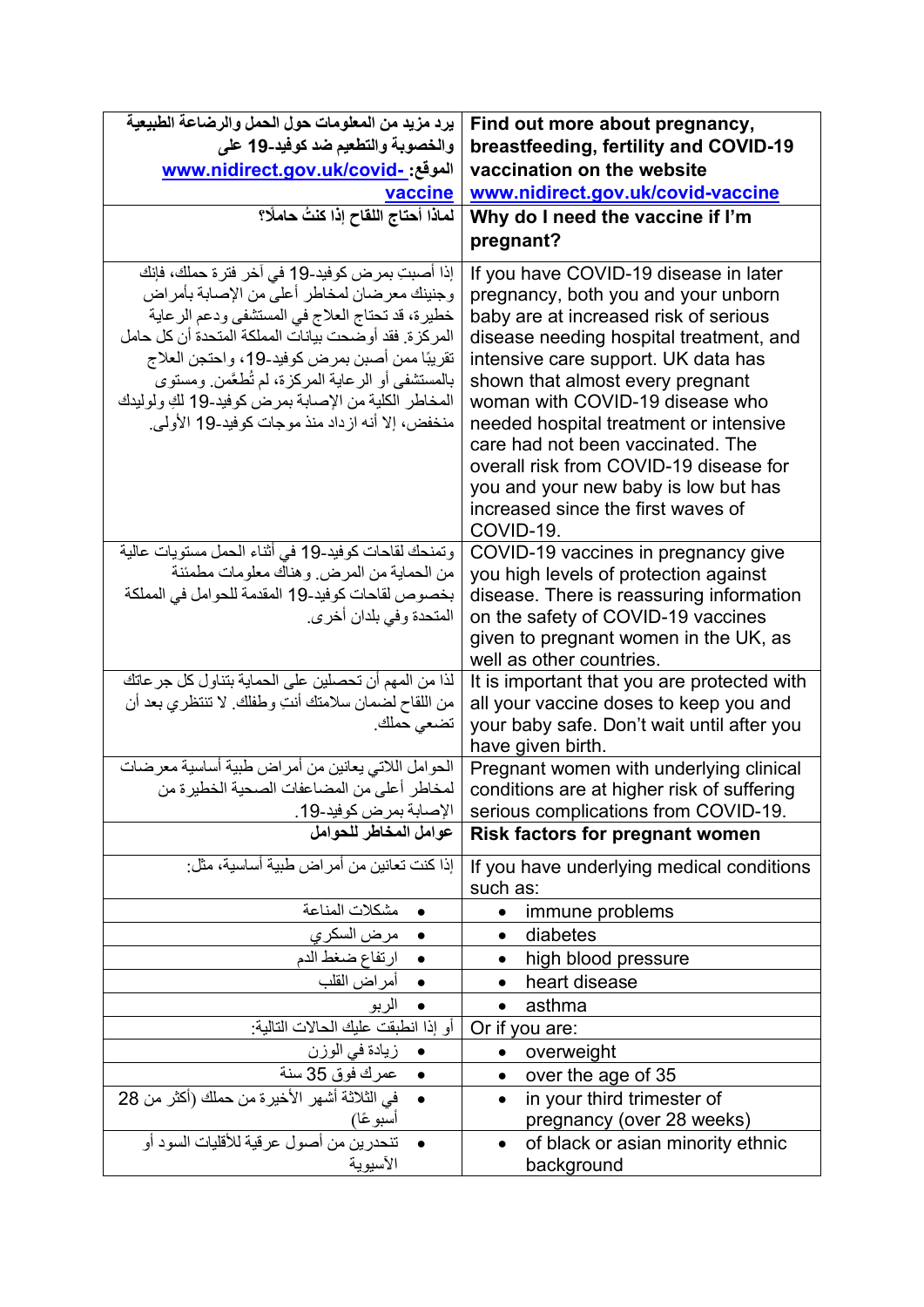| لم تحصلي على جرعات اللقاح أو حصلت على                                                                                                                                                                                                                                                                                                     | unvaccinated or partially<br>$\bullet$                                                                                                                                                                                                                                                                                                                                                         |
|-------------------------------------------------------------------------------------------------------------------------------------------------------------------------------------------------------------------------------------------------------------------------------------------------------------------------------------------|------------------------------------------------------------------------------------------------------------------------------------------------------------------------------------------------------------------------------------------------------------------------------------------------------------------------------------------------------------------------------------------------|
| جرعة منها                                                                                                                                                                                                                                                                                                                                 | vaccinated                                                                                                                                                                                                                                                                                                                                                                                     |
| في هذه الحالات، أنت معرضة أكثر للإصابة بكوفيد-19<br>مقارنة بالنساء غير الحوامل في نفس عمرك.                                                                                                                                                                                                                                               | You are at more risk from COVID-19<br>than women of the same age who are                                                                                                                                                                                                                                                                                                                       |
|                                                                                                                                                                                                                                                                                                                                           | not pregnant.                                                                                                                                                                                                                                                                                                                                                                                  |
|                                                                                                                                                                                                                                                                                                                                           |                                                                                                                                                                                                                                                                                                                                                                                                |
| ماذا يعنى هذا بالنسبة لي؟                                                                                                                                                                                                                                                                                                                 | What does this mean for me?                                                                                                                                                                                                                                                                                                                                                                    |
| أن تحملين                                                                                                                                                                                                                                                                                                                                 | <b>Getting pregnant</b>                                                                                                                                                                                                                                                                                                                                                                        |
| لا توجد أي ضرورة لتجنب الحمل بعد التطعيم بلقاح كوفيد-<br>19. فليس هناك أي دليل على أن لقاحات كوفيد-19 لها أي<br>أثر على الخصوبة أو فرصك في الحمل.                                                                                                                                                                                         | There is no need to avoid getting<br>pregnant after COVID-19 vaccination.<br>There is no evidence that COVID-19<br>vaccines have any effect on fertility or<br>your chances of becoming pregnant.                                                                                                                                                                                              |
| إذا كنتِ حاملًا                                                                                                                                                                                                                                                                                                                           | If you are pregnant                                                                                                                                                                                                                                                                                                                                                                            |
| تمنح لقاحات كوفيد-19 الحوامل أفضل حماية من مرض<br>كوفيد-19 الذي يمكن أن يكون خطيرًا في أواخر فترة حمل<br>بعض النساء.                                                                                                                                                                                                                      | COVID-19 vaccines offer pregnant<br>women the best protection against<br>COVID-19 disease which can be serious<br>in later pregnancy for some women.                                                                                                                                                                                                                                           |
| وستمنحك الجرعة الأولى من لقاح كوفيد-19 حماية جيدة.<br>يجب أن تحصلي على جر عاتك في الوقت المحدد لها<br>للحصول على أفضل حماية ممكنة. ويجب أن تحصلي على<br>جر عنك الثانية بعد مرور 8 إلى 12 أسبوعًا من تناولك<br>الجرعة الأولى ولست مضطرة لتأخير هذه الجرعة الثانية<br>إذا أخرتِ موعد تطعيمك لأي سبب، سار عي في تناولها في<br>أقرب وقت ممكن. | The first dose of COVID-19 vaccine will<br>give you good protection. You need to<br>get each of your doses on time to get the<br>best possible protection. You should<br>have your second dose 8 to 12 weeks<br>after your first dose. You do not need to<br>delay this second dose. If you have<br>delayed your vaccination for any reason,<br>have your vaccinations as soon as<br>possible. |
| وإذا حصلتِ بالفعل على الجرعة الأولى من لقاح كوفيد-19<br>بلا أعر اض جانبية خطير ة، فيمكنك تناول الجر عة الثانية<br>من نفس اللقاح عندما يقدَّم لَكِ.                                                                                                                                                                                        | If you have already had a first dose of<br>COVID-19 vaccine without suffering any<br>serious side effects, you can have your<br>second dose with the same vaccine<br>when this is offered.                                                                                                                                                                                                     |
| إذا كانت جر عتك الأولى من لقاح أستر از ينيكا<br>AstraZeneca، فيجب أن تطّلعين على المعلومات<br>الواردة في هذه النشرة<br>www.publichealth.hscni.net/publications/<br>covid-19-astrazeneca-vaccine-and-<br>extremely-rare-blood-clots-and-<br>translations                                                                                   | If your first dose was the AstraZeneca<br>vaccine you should also consider the<br>information in this leaflet<br>www.publichealth.hscni.net/publications/<br>covid-19-astrazeneca-vaccine-and-<br>extremely-rare-blood-clots-and-<br>translations                                                                                                                                              |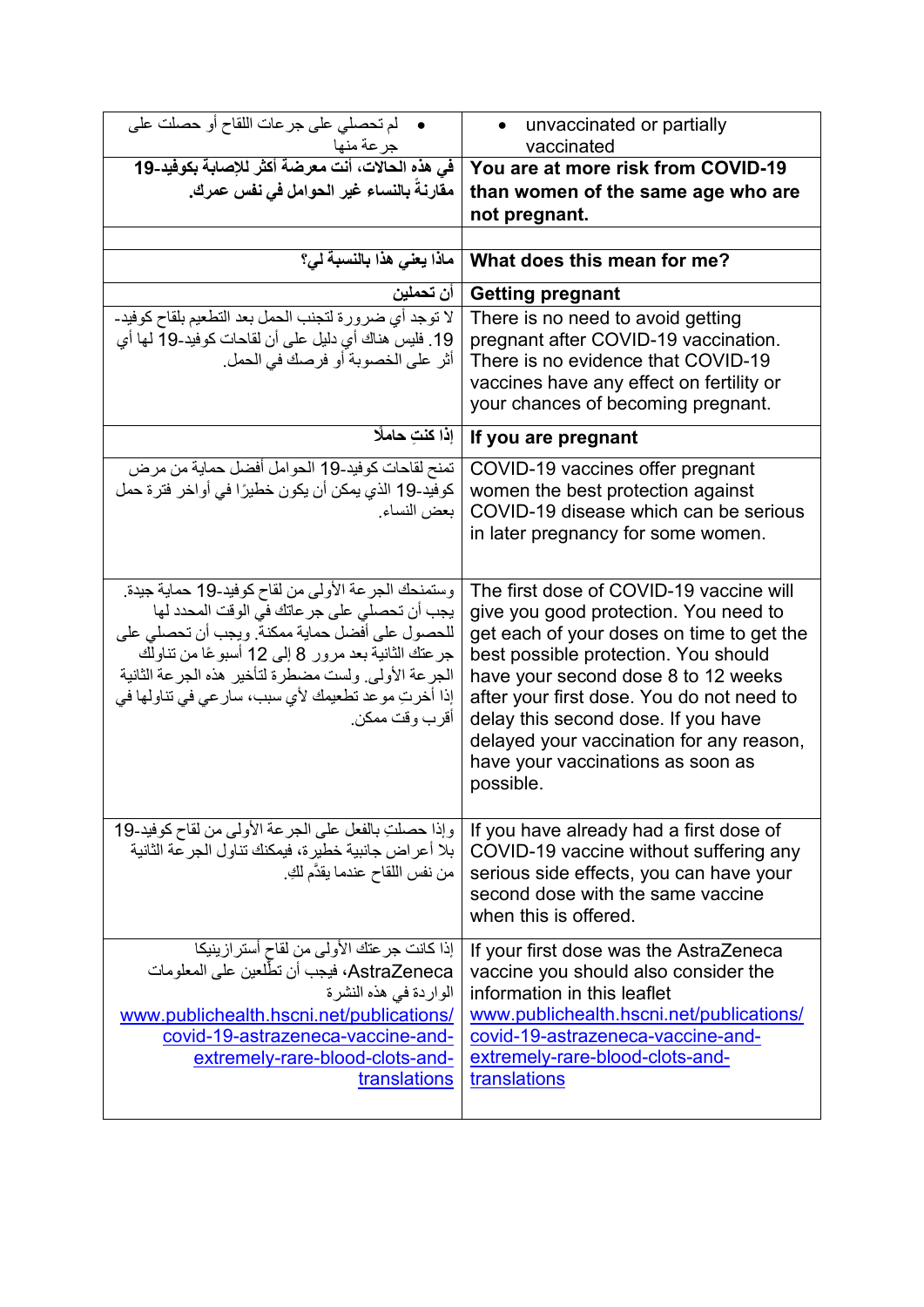| اللقاحات المنشطة                                                                                                                                                                                                                                                                                                                                                                                                                                               | <b>Booster vaccines</b>                                                                                                                                                                                                                                                                                                                                                                                                                                                                             |
|----------------------------------------------------------------------------------------------------------------------------------------------------------------------------------------------------------------------------------------------------------------------------------------------------------------------------------------------------------------------------------------------------------------------------------------------------------------|-----------------------------------------------------------------------------------------------------------------------------------------------------------------------------------------------------------------------------------------------------------------------------------------------------------------------------------------------------------------------------------------------------------------------------------------------------------------------------------------------------|
| تستحق الحوامل جرعة منشطة بعد مرور 12 أسبوعًا على<br>حصولهن على الجرعة الثانية. قد تكون الجرعة المنشطة<br>المقدمة من لقاح فايزر Pfizer أو مودرنا Moderna.                                                                                                                                                                                                                                                                                                       | Pregnant women are eligible for a<br>booster 12 weeks after their second<br>dose. The booster dose that is offered<br>may be a Pfizer or Moderna vaccine.                                                                                                                                                                                                                                                                                                                                           |
| الرضاعة الطبيعية                                                                                                                                                                                                                                                                                                                                                                                                                                               | <b>Breastfeeding</b>                                                                                                                                                                                                                                                                                                                                                                                                                                                                                |
| فوائد الرضاعة الطبيعية معروفة حق المعرفة. لهذا السبب،<br>أوصت اللجنة المشتركة المعنية بالتطعيم والتحصين JCVI<br>بالتطعيم باللقاح في أثناء الرضاعة. وهذا يتماشى مع<br>التوصيات الصادرة من الولايات المتحدة الأمريكية ومنظمة<br>الصحة العالمية. تكلمي مع طبيبك أو قابلتك إذا ساوركِ أي<br>قلق.                                                                                                                                                                   | The benefits of breastfeeding are well<br>known. The JCVI has recommended that<br>the vaccines can be received whilst<br>breastfeeding. This is in line with<br>recommendations from the USA and the<br>World Health Organization. Talk to your<br>doctor or midwife if you have any<br>concerns.                                                                                                                                                                                                   |
| الأعراض الجانبية                                                                                                                                                                                                                                                                                                                                                                                                                                               | Side effects                                                                                                                                                                                                                                                                                                                                                                                                                                                                                        |
| قد يسبب اللقاح، مثله مثل كل العقاقير ، بعض الأعراض<br>الجانبية. وقد يكون مفيدًا لك أن تتأكدي من معرفتك لما<br>يمكن توقعه بعد حصولك على اللقاح، خاصةً إذا وضعتِ<br>حملك أو إذا كنت تر عين أطفالًا آخرين.                                                                                                                                                                                                                                                        | Like all medicines, vaccines can cause<br>common side effects. It may be helpful to<br>make sure you know what to expect after<br>you have the vaccine, especially if you<br>have had your baby or have other<br>children to look after.                                                                                                                                                                                                                                                            |
| يُرجَى قراءة النشرة "ما يمكن توقعه بعد الحصول على لقاح<br>کو فید"<br>www.publichealth.hscni.net/publications/<br>covid-19-vaccination-what-expect-and-<br>translations                                                                                                                                                                                                                                                                                         | Please read the leaflet 'What to expect<br>after your COVID vaccination'<br>www.publichealth.hscni.net/publications/<br>covid-19-vaccination-what-expect-and-<br>translations                                                                                                                                                                                                                                                                                                                       |
| معلومات إضافية                                                                                                                                                                                                                                                                                                                                                                                                                                                 | <b>Further information</b>                                                                                                                                                                                                                                                                                                                                                                                                                                                                          |
| لدى الكلية الملكية لأطباء التوليد وأمر اض النساء والكلية<br>الملكية للقابلات دليل بشأن اتخاذ القر ارات ومعلومات<br>اخرى مفيدة حول اللقاحات المضادة لفيروس كورونا<br>المستجد (كوفيد-19) والحَمل<br>http://www.rcm.org.uk/guidance-for-)<br><u>(pregnant-women)</u> .<br>إذا أردتِ مناقشة مسألة التطعيم بكوفيد-19، يُرجَى الاتصال<br>بقابلتك أو طبيبك أو ممر ضك.<br>لا تؤجلي التطعيم إلى أن تضعي حملك، وامنحي نفسك<br>الوقت لضمان أفضل حماية من مرض كوفيد-19 لكِ | The Royal College of Obstetricians and<br>Gynaecologists (RCOG) and Royal<br>College of Midwives (RCM) have a<br>decision guide and other information you<br>may find helpful on COVID-19 vaccines<br>and pregnancy ( $r \text{cog.org}$ .uk -<br>www.rcm.org.uk/guidance-for-pregnant-<br>women).<br>If you would like to discuss COVID-19<br>vaccination, please contact your midwife,<br>doctor, or nurse.<br>Don't put off vaccination until after you<br>give birth, make time to get the best |
| و لطفلك.                                                                                                                                                                                                                                                                                                                                                                                                                                                       | protection against COVID-19 disease for<br>you and your baby.                                                                                                                                                                                                                                                                                                                                                                                                                                       |